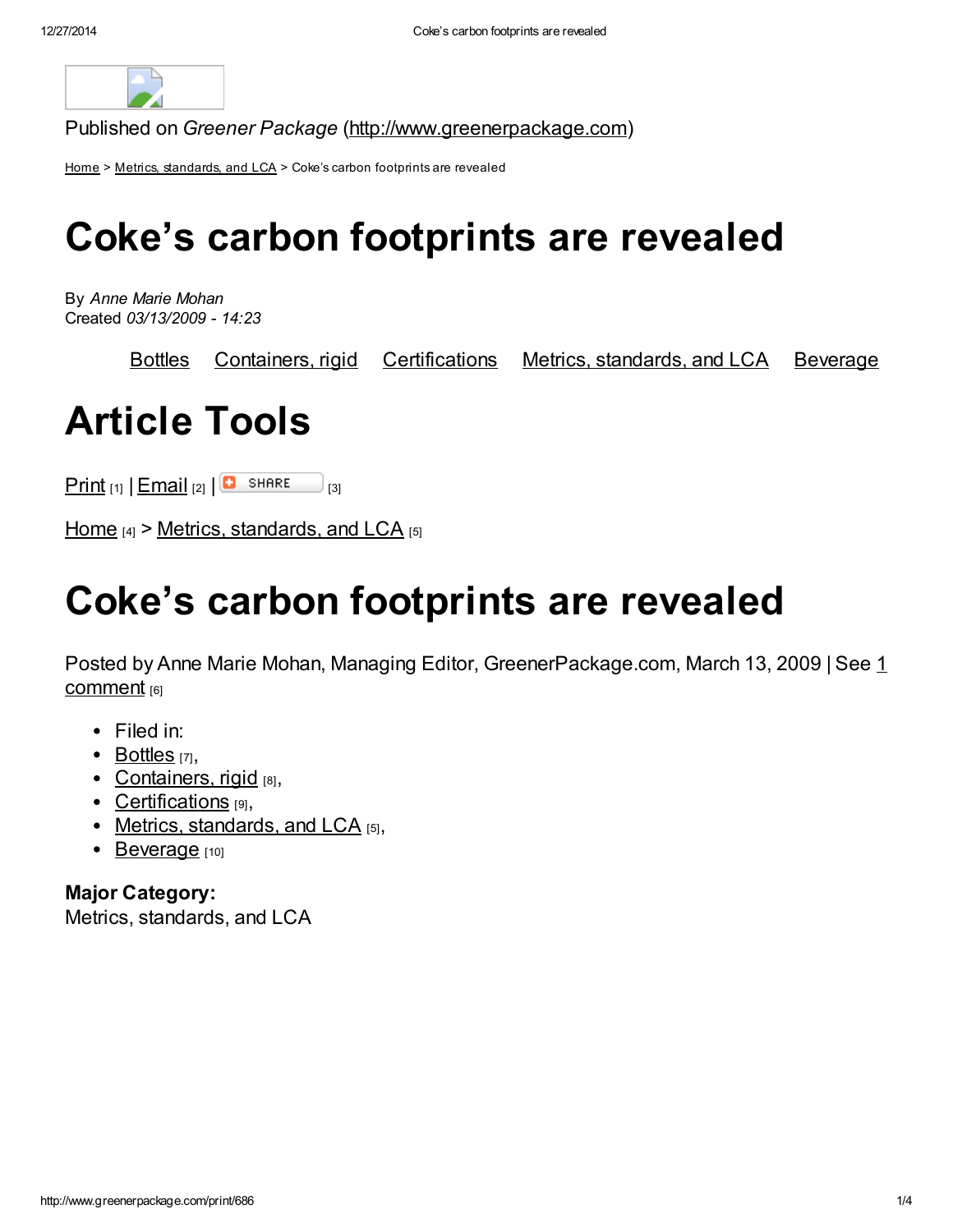#### 12/27/2014 Coke's carbon footprints are revealed



[11]Coca-Cola Great Britain (CCGB)

and Coca-Cola Enterprises (CCE), in cooperation with the Carbon Trust [\(www.carbontrust.co.uk](http://www.carbontrust.co.uk/)  $_{[12]}$ ), have released details on the carbon footprints of some of the company's most popular drinks, including Coca-Cola, Diet Coke, and Coke Zero. This marks the first time that the carbon footprint of any brand of carbonated drinks has been certified by the Carbon Trust,

The project measured greenhouse gas emissions (CO2e) across the full life cycle of 14 Coca-Cola skus in aluminum cans and in PET and glass bottles. To evaluate the full life cycle of the products, the project looked at the ingredients used to make the drink, the manufacture of the drink and its packaging, the impact of distribution and retailing, the use of the product by individual consumers, and the subsequent disposal of the empty bottle or can.

The results reveal that a 330-mL can of Coca-Cola sold in Great Britain has a carbon footprint of 170 g, while the same-sized can of Diet Coke or Coke Zero has a footprint of 150 g. A 330-L glass bottle of Coca-Cola has a footprint of 360 g. The research also reveals that packaging accounts for the largest portion of the drink's carbon footprint, between 30% and 70%, depending on the type of container used. However, the research highlights the importance of both using recycled content and encouraging recycling post-use—the combination of which can decrease the overall carbon footprint of a product by up to 60%.

Tom Delay, chief executive of the Carbon Trust, comments, "Coca-Cola was one of the first companies to sign up for carbon footprinting with the Carbon Trust as part of its ongoing commitment to reducing its carbon impact, and it has made an important contribution to our work to create the product carbon-footprinting standard. Coca-Cola's help in streamlining the process and sharing international insights was critical. Today's announcement is important, as it will help bring home to consumers that carbon is everywhere—in all we consume. When we launched the idea around the carbon footprinting of products, it was always our aim to have major brands, like Coca-Cola, using the process as a means to further reduce the carbon in their supply chains. We are delighted they are committed to doing just that."

Much progress has already been made in maximizing recycled content in CCE's packaging. In Great Britain, Coca-Cola's aluminum cans contain around 50% recycled content, and its glass bottles contain an average of 40% recycled glass. CCE has also set a target for all its PET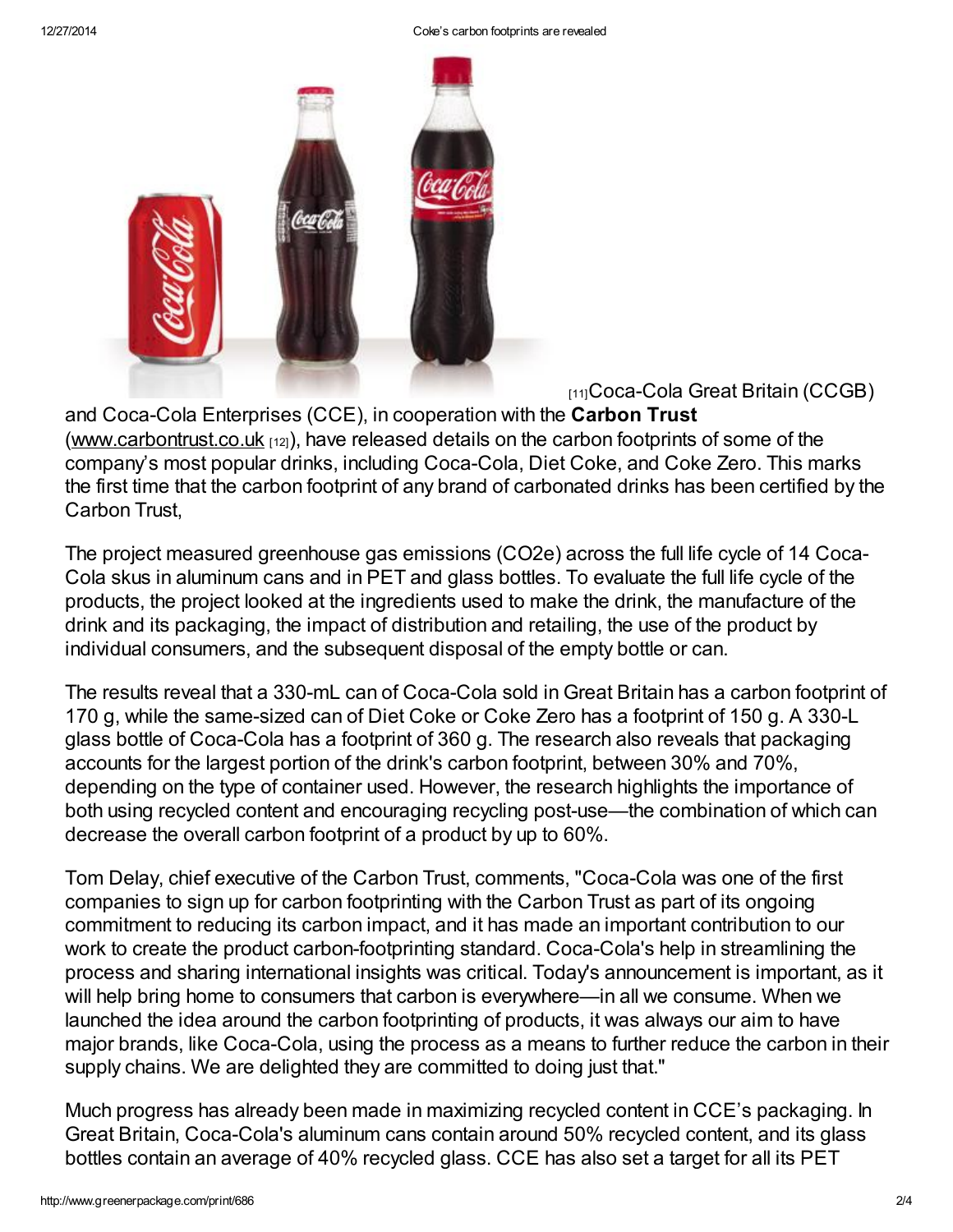bottles across Great Britain and Europe to contain an average of 25% recycled PET by the end of 2010.

Recycling also plays a part in reducing a product's carbon footprint. For example, if a consumer were to recycle the Coke can, with a carbon footprint of 170 g, this would reduce the footprint by 70 g, bringing it down to 100 g. If a consumer were to recycle a can of Diet Coke or Coke Zero, this would reduce the carbon footprint from 150 g to 85 g.

To encourage consumers to recycle when they are out and about, the Coca-Cola System (CCGB and CCE) in partnership with WRAP (Waste & Resources Action Programme, [www.wrap.org.uk](http://www.wrap.org.uk/) [13]) is currently rolling out a nationwide series of branded Recycle Zones. Six such zones have already been successfully launched in the U.K., including at Thorpe Park, Festival Place in Basingstoke, and the University of Warwick.

## Each life-cycle step considered

Coca-Cola GB piloted the Carbon Trust PAS 2050 methodology to calculate the product-level carbon footprints. The research covered the following aspects of a product's life cycle:

• Ingredients: Includes CO2e emissions produced during the agricultural production & transportation of all raw materials, including sugar and water.

• Packaging: Includes CO2e emissions produced during the creation of all packaging (e.g. bottles, cans, and pallets for transportation).

• Manufacturing: Includes CO2e emissions resulting from the electricity and fuel used at all factories, the manufacture of plastic bottles on site, and the filling of bottles and cans with drinks.

• Distribution: Includes CO2e emissions produced when transporting products and the electricity and fuel used to do this.

• Storage and refrigeration: Includes CO2e emissions resulting from the electricity and fuel used by the retailer and shop, plus the electricity used to run the vending machines and fridges used to keep drinks chilled.

• Consumer use and disposal: Includes CO2e resulting from consumers cooling the drink at home and subsequent disposal of the empty packaging.

### Management speaks on sustainability goals

Says Sanjay Guha, president of Coca-Cola, Great Britain and Ireland, "We are absolutely committed as a business to reducing the environmental impact of our products. This is what our consumers expect, and we believe is our responsibility as market leaders. Over the last few years, we have significantly cut our water and energy use in the U.K. But we are determined to do more. A clear measurement of the carbon emissions of individual products is a vital step on our journey to reduce them and to achieve our goal of operating in a responsible and sustainable way. As we move forward, we will look to integrate the carbon footprint information with other key environmental impacts, for example water, and explore how best to share the total environmental impact of our products with consumers."

Simon Baldry, managing Director, CCE GB, adds, "Delivering against the sustainability agenda is key to our business and to all our decision making. We are determined to deliver the transparency and progress that our customers need in this area. We have worked closely with the Carbon Trust to really understand the footprint of our products. It is the first time this analysis has been undertaken for soft drinks in Great Britain. We will continue to lead the search for better understanding, and the results will help us continue to improve the impact of our business